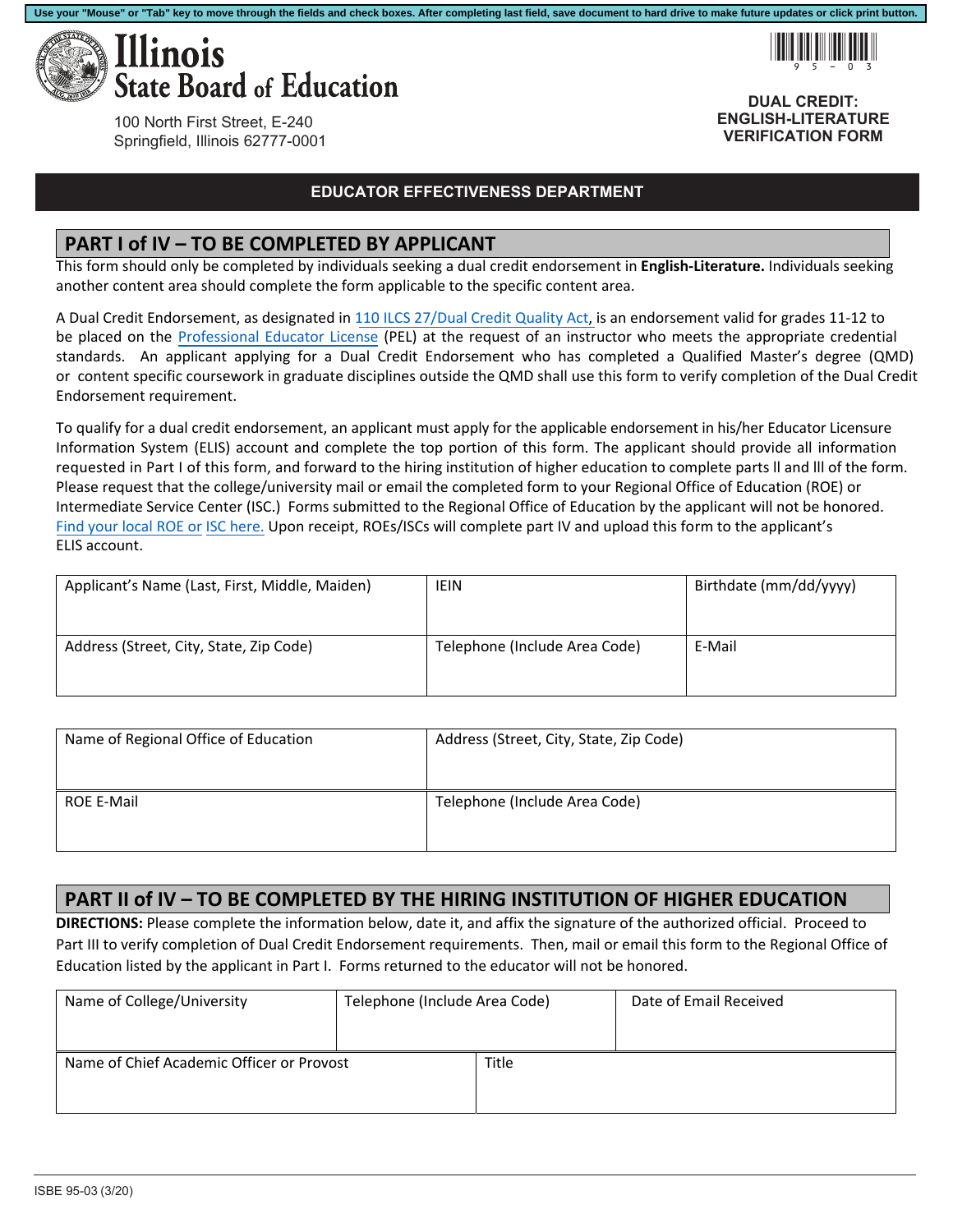## **PART III of IV – TO BE COMPLETED BY THE HIRING INSTITUTION OF HIGHER EDUCATION**

In order to receive the Dual Credit Endorsement, an instructor of dual credit courses shall meet the faculty credential standards allowed by the Higher Learning Commission, the Illinois Board of Higher Education (IBHE) 23 Illinois Administrative Code 1009.30(a)(2)(A) or by Illinois Community College Board (ICCB) Administrative Rule 23 Ill. Adm. Code Section 1501.303 to determine minimally qualified faculty. Colleges and universities must complete a thorough analysis of faculty transcripts in order to validate the minimum qualifications to teach prior to signing off on the endorsement area.

| <b>Dual Credit Endorsement</b>                                                                                                                                                                                                                                                                                                                                                                                                                             | <b>Qualified Master's degree</b>              | <b>Content-Specific</b>                                                   | Semester     |
|------------------------------------------------------------------------------------------------------------------------------------------------------------------------------------------------------------------------------------------------------------------------------------------------------------------------------------------------------------------------------------------------------------------------------------------------------------|-----------------------------------------------|---------------------------------------------------------------------------|--------------|
|                                                                                                                                                                                                                                                                                                                                                                                                                                                            |                                               | Graduate Coursework*                                                      | <b>Hours</b> |
| English - Literature                                                                                                                                                                                                                                                                                                                                                                                                                                       | $\Box$ QMD: Literature<br>$\Box$ QMD: English | <b>Creative Writing</b><br><b>MFA English</b><br><b>English Education</b> |              |
| A. When reviewing official transcripts for applicable                                                                                                                                                                                                                                                                                                                                                                                                      |                                               | Use the following format:                                                 |              |
| coursework, use the box to the right to indicate the<br>following information for each course honored<br>toward the endorsement.<br>(1) the course prefix,<br>(2) the course number,<br>(3) semester hours earned, and<br>(4) name of the institution that awarded credit<br>B. Coursework must total 18 semester hours.<br>Convert quarter hours to semester hours as<br>necessary.<br>C. Coursework musts be completed with a grade of<br>"C" or higher. |                                               | COM 506 (3 s.h.)- ISU                                                     |              |

\*Content‐specific graduate coursework outside the **Qualifying Masters Discipline** will be evaluated and no more than 9 hours will count towards the 18 credit hours required. Additionally, the graduate coursework must relate directly to the content being taught for the endorsement.

**\_\_\_\_\_\_\_\_\_\_\_\_\_\_\_\_\_\_\_\_\_\_\_\_\_\_\_\_\_\_\_\_\_\_\_\_\_\_\_\_\_\_ \_\_\_\_\_\_\_\_\_\_\_\_\_\_\_\_\_\_\_\_\_\_\_\_\_\_\_\_\_\_\_\_\_\_\_\_\_\_\_\_** 

 $\Box$  YES  $\Box$  NO *I certify that the information provided above is true and correct.* 

 **Signature of CAO or Provost Date <b>***Signature of CAO or Provost <b>Date <i>CAO*